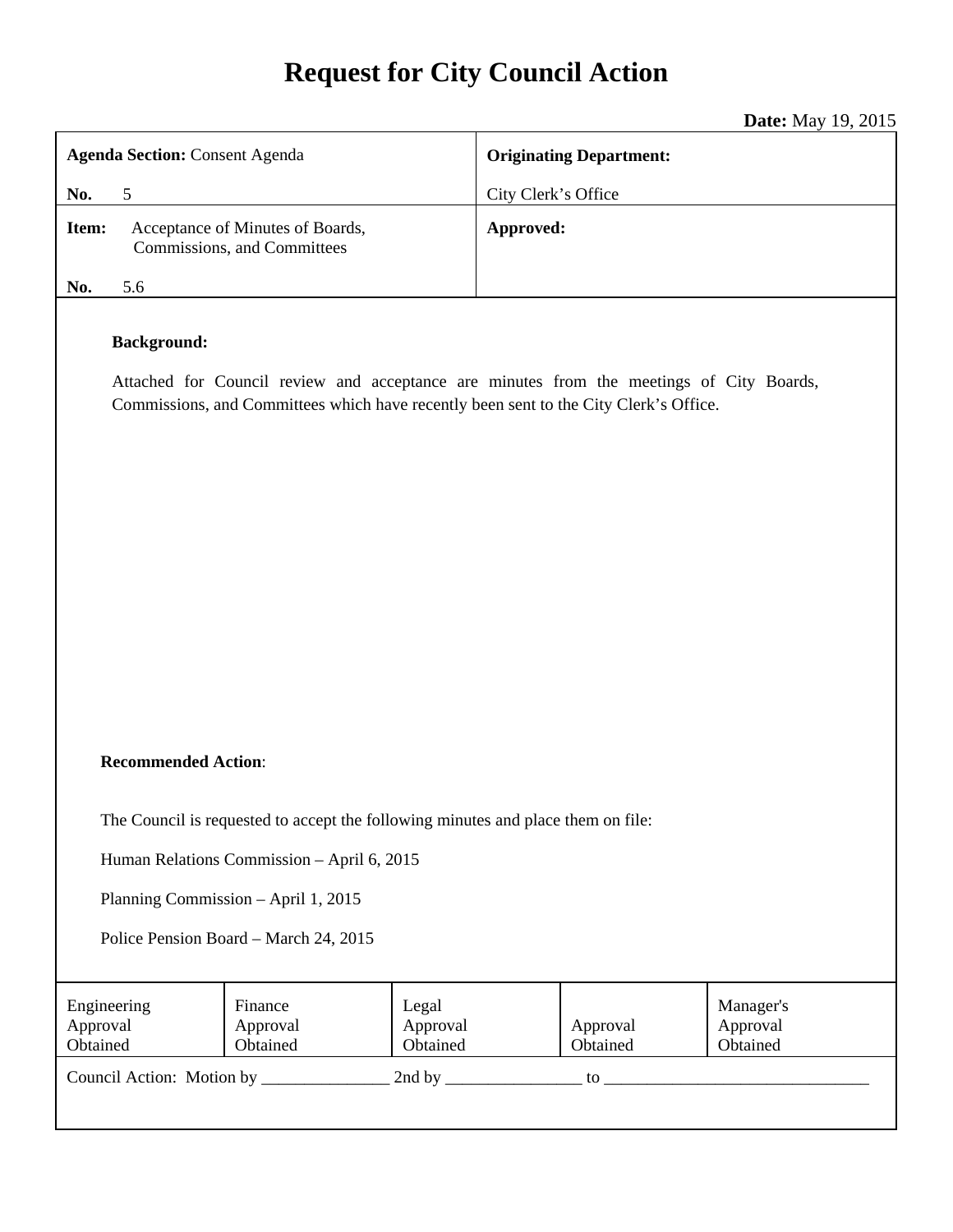# **Carbondale Human Relations Commission**



 Minutes – April 6, 2015 Carbondale Civic Center ~ 5:00 p.m.

**Commissioners Present:** JoshuaKyle Brandon, Joseph Brown, Jerrold Hennrich, Eric McMillan, Phillips, Kareem Shariati, Dora Weaver

**Commissioners Excused**: Peg Falcone , Josh Phillips

**Commissioners Absent**: Lauren Bonner, Faith Miller

**Study Circle Staff Present:** Sarah Heyer

**Guests Present:** Syriah Bayles, Emily Edwards, Anne Gaylord, London Gooch, Tammy Holmes, Elius Reed, Mike Shimshak

\_\_\_\_\_\_\_\_\_\_\_\_\_\_\_\_\_\_\_\_\_\_\_\_\_\_\_\_\_\_\_\_\_\_\_\_\_\_\_\_\_\_\_\_\_\_\_\_\_\_\_\_\_\_\_\_\_\_\_\_\_\_\_\_\_\_\_\_\_\_\_\_\_\_\_\_\_\_\_\_\_\_\_\_\_\_\_\_\_\_

**Staff Present**: Acting Mayor Don Monty, Interim Police Chief Jeff Grubbs, Deborah McCoy

# **CALL TO ORDER**

The meeting was called to order at 5:03 p.m. by the Chair, Commissioner Hennrich. Carbondale Community High School students, Syriah Bayles and London Gooch were asked to introduce themselves.

# **MINUTES**

Motion was made by Commissioner Shariati and seconded by Commissioner Brandon to approve the minutes of the March 2, 2015 meeting. Motion carried.

# **ANNOUNCEMENTS**

Mr. Reed reminded Commissioners and attendees that April 7 is Election Day.

### **ISSUES**

### Acting Mayor Don Monty

 Mayor Monty commented on his concerns with crime data. He indicated that he had requested information from the Carbondale Police Department identifying the characteristics of persons who were suspects. The process was not easy as the Department had to manually prepare the data. The new system will automatically accumulate the data. The numbers reflect a disproportionately high number of minorities arrested in Carbondale. Mayor Monty stated that it was fairly easy to identify victims and those who were arrested, but difficult to identify who committed the crime. The numbers show that the age of perpetrators in Carbondale are in the 18-29 age range which are in line with national statistics. More males were reported to commit crimes than females. With race, about the same proportion of persons were arrested as the number of suspects. Forty-three percent (43%) of the suspects were Black and 20% were white. If the category of unknowns is subtracted, the percentage of black suspects increases to 66% and white to 31%. For arrests, 61% were black, and 37% were white. In almost every category, the number of suspects who were black was far greater than the number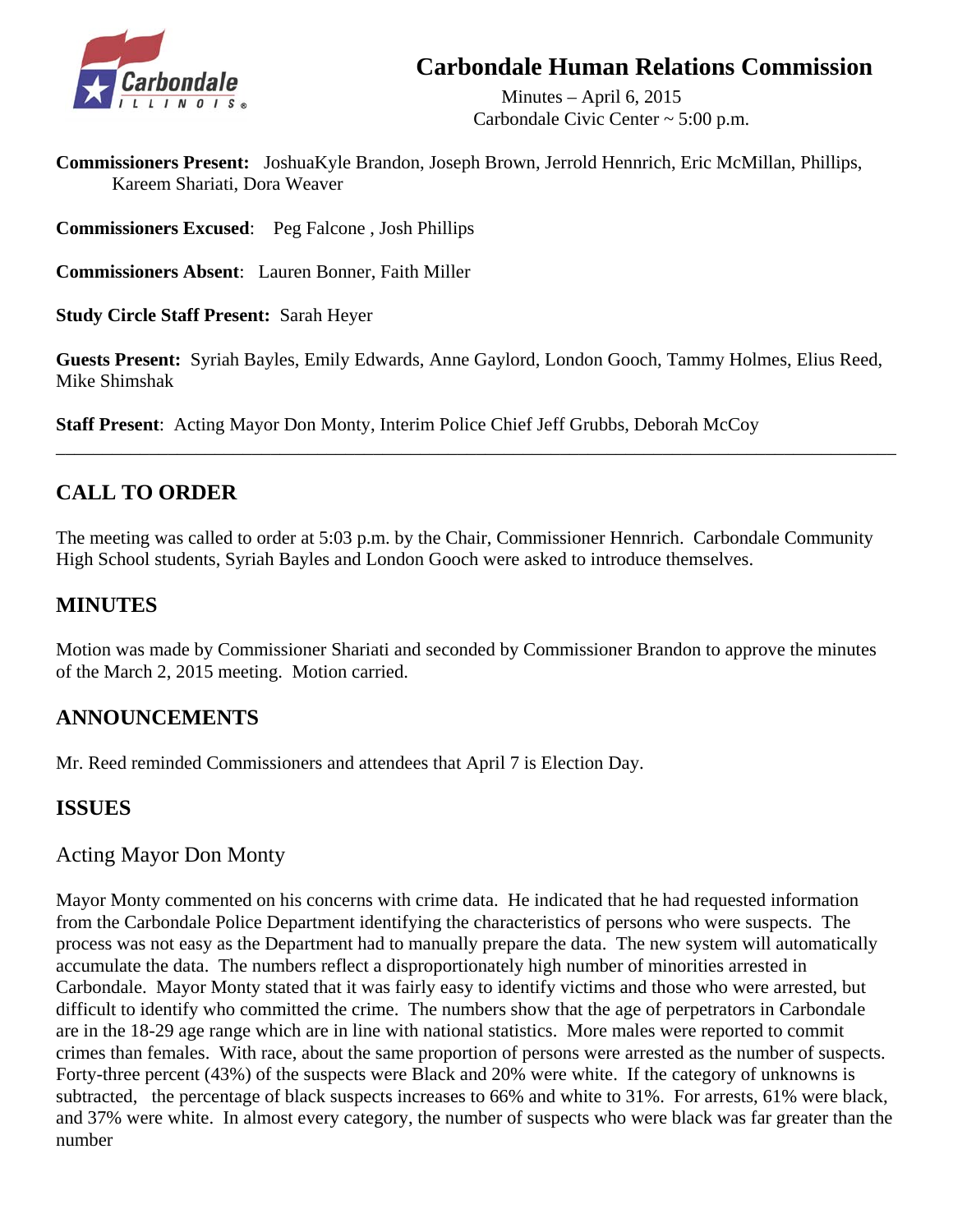HRC Meeting Notes - Page 2 April 6, 2015

 of suspects who were white. Mayor Monty stated that the numbers are indicative of a societal problem, and that steps need to be taken to bring the numbers in balance. According to the numbers, it appears that society is allowing a certain segment of the population to be involved with criminal activity. Underlying causes must be identified so issues and concerns can be addressed.

 Interim Chief Grubbs distributed the report referenced by Mayor Monty and indicated that it was preliminary and not final. He spoke about the new computer system and indicated that reports should be able to be generated in a timely manner.

 Commissioner Weaver asked the Mayor if he was appalled by the discrepancy of the numbers, and he replied yes. He indicated that his main concern is with the high percentage of minorities as suspects -- why is it that the percentage of blacks are committing more crimes and what circumstances are causing minorities to commit the crimes. Commissioner Hennrich commented that just to be a suspect does not mean that it is necessarily a black person. Commissioner McMillan stated that the government's website contains a listing of factors that impact crime. He commented that to turn things around requires a lot of work and a lot of people.

 Interim Chief Grubbs cautioned about comparing communities when it comes to crime as their characteristics are different. He indicated that one crime is too many crimes and when percentages are discussed, it should be remembered that the percentages represent a small part of the community and should not define the whole town. There is no attempt in the report to characterize the community in the same light as the report is being presented. It is not an indicator of the community and the good people who live in Carbondale.

 Chair Hennrich inquired whether the numbers reflect the same persons who are committing crimes. Interim Chief Grubbs stated that the number of property crimes – burglaries and thefts - drive the greater statistics. Ms. Gaylord commented that half of the victims of crime are black, and that is a huge concern.

 Commissioner McMillan stated that he does not see a decrease in the violent crime rate against persons in Illinois, and the society needs to protect human beings. Interim Chief Grubbs commented that that is one reason resources have been redirected from traffic to addressing crimes against persons. He indicated that the increase in street crimes is a concern, and are being committed by non-students who live in the heart of the student population. Commissioner Brandon stated that crimes must be addressed by individuals working together. The community should be empowered to make the difference.

The Commission recognized Mayor Monty for his years of service.

# *Carbondale Elementary School Dist. #95 Supt. Mike Shimshak & Dr. Tammy Holmes – Restorative Practices*

Mr. Shimshak introduced Dr. Tammy Holmes, and commented that she had been retained as a consultant to assist with the implementation of restorative practices, and would speak later on her experiences with the Chicago School District and what she brings to District 95. Mr. Shimshak indicated that he makes a distinction between restorative practices and restorative justice. Restorative practices are a whole broad group of preventative practices that are about 80% of the program. Restorative justice is a small component of restorative practices that are responsive, and make up about 20% of the program. Mr. Shimshak posed these questions – What is the current system of justice? Is it working? Is there disproportionately? There are two broad fields of justice – distributive and retributive. He pointed out that what is currently employed is not working – behaviors are not being changed and the practices are more punitive. Restorative practices are about building a sense of community at the classroom level, while moving from a system of power over someone HRC Meeting Notes - Page 3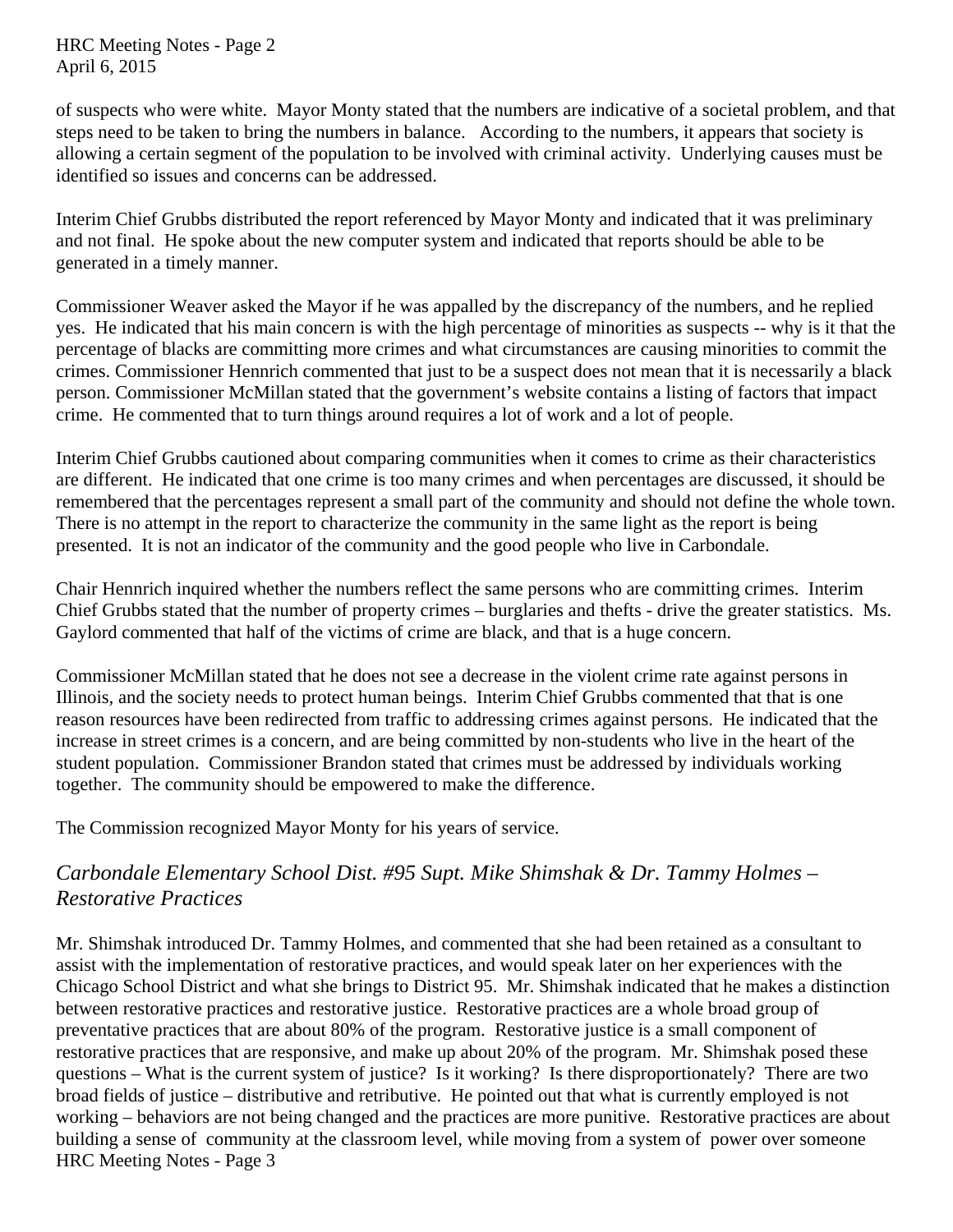#### April 6, 2015

to a system of power within someone. Students must be involved in setting the rules for what is and what is not acceptable in the classroom, and identifying what happens when those rules are not followed. Practices must move from a system of punishment to a system of moral development.

Dr. Holmes indicated that restorative practices is a model that came out of restorative justices as a context, and also as an educational context. She has worked with college prep, summer programs, K-12, and parents. She understands that it is important to know the kinds of students that are being brought to the classrooms, as well as their issues. She has worked in a number of different schools in the Chicago Public Schools, from the affluent to those in dire need. She indicated that all of the schools had some kind of need, although not of the same kind. She emphasized that when something does not work, it is important to find something that does. She found that what is most important is listening to the students and promoting three important tenets of the program: 1) Promote respect, 2) Take responsibility – own your stuff, and 3) strengthen relationships through building positive and safe communication.

Mr. Reed commented on police arresting students for incidents in the classroom. He called attention to the situation in Meridian, MS. Dr. Holmes stated that the restorative practices approach would allow steps in a process that would allow the school to address issues prior to reaching the point of having to call the police. Commissioner Brown commented that calling police on students is on the rise and there many incidents of this across the country.

Mr. Shimshak stated that he expected to see real results from the program in about 2-3 years. Thus far, teachers and students have been interviewed and asked what they see going on, what they would like to see, and what changes should be made. Dr. Roxie Manning, consultant with the Nonviolent Communication Project in the Bay Area, conducted the interviews, and more interviews are scheduled to take place in May that will not only include faculty and students, but also parents. Mr. Shimshak commented that the schools would be appreciative of any kind of support the HRC could give – to encourage parents to participate. The school district belongs to the community, and the key for change is the investment from the whole community.

Commissioner Brown stated that during the last two HRC meetings, members of the community have spoken about how they felt alienated, challenged or disrespected when they have brought up issues in the school board and City Council meetings. The dynamics being talked about for the schools should also be brought up to community leaders. Long term community members are saying that they do not feel respected when they speak, and it is clear that the same listening to understand, and seeking feedback is not open to the community. The whole notion of not hearing and not understanding background and context, and that is incredibly true for a hungry seven year old, and is also true for a 75 year old who thinks they have been "saying this over and over again, but nobody listens to me." These practices should be encouraged for older members who feel they have no voice.

Commissioner Weaver commented on Pastor Kimana's presentation who spoke on justice. He gave a different perspective on how to approach justice from peaceful rather than punitive way. The Racial Justice Coalition may be contacted about his speech.

Mayor Monty commented on the community constantly changing and there not being individuals who were present from the beginning, building formative stages. He suggested that perhaps the university should think about the backgrounds of students when they are brought to campus for the first time. Commissioner Brown suggested that it is a community and perhaps the faculty should be asked the same kinds of things that are asked of students. Commissioner Brandon stated that he worked as a student Orientation Leader. Students were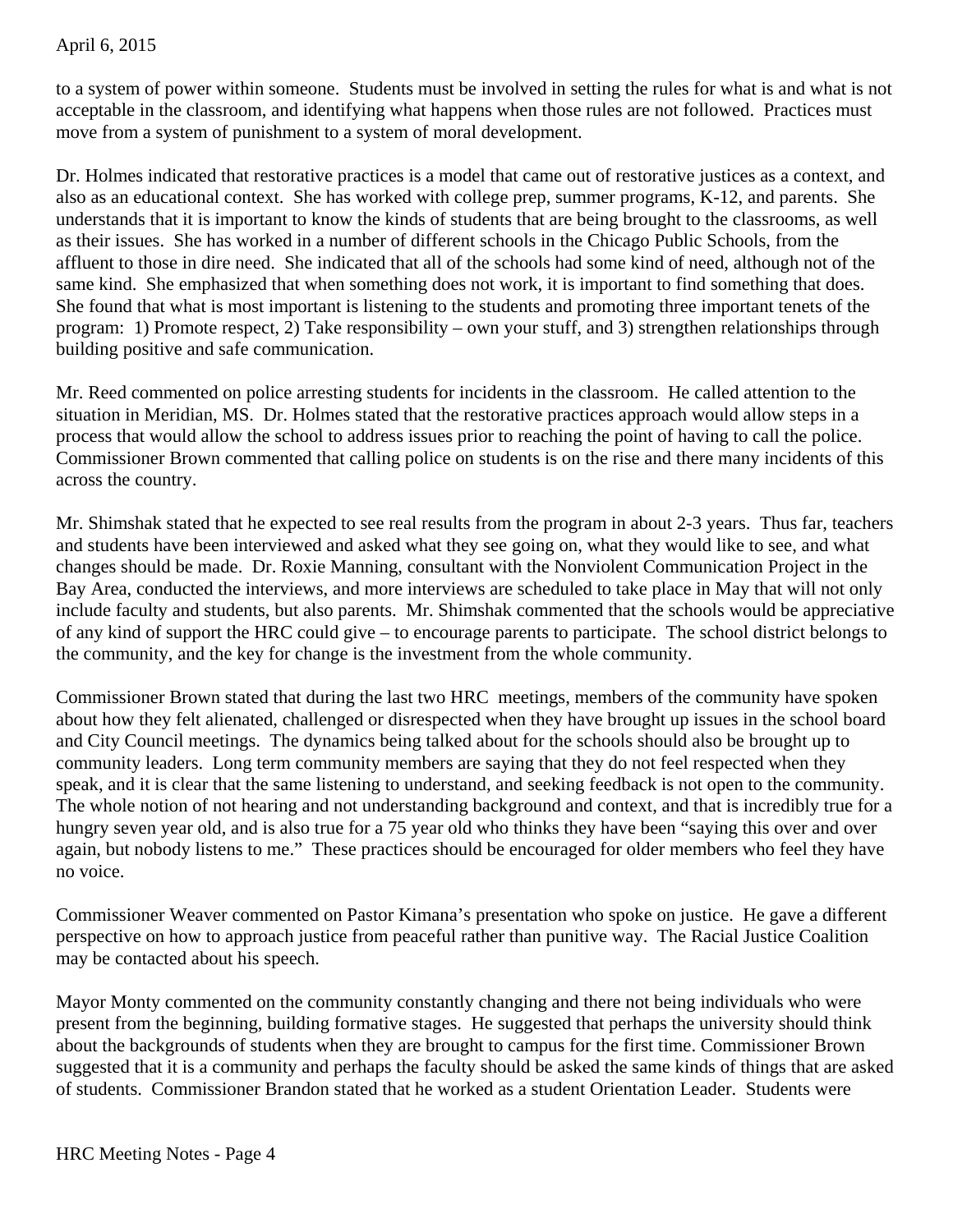#### April 6, 2015

broken into smaller groups and assigned an orientation leader. The small group empowered the leaders to engage new students coming in who were scared and anxious and not knowing what to expect, to break down some walls and encourage communicating on an equal and fair level.

Commissioner McMillan stated that moral development implies some norm or standard of morality. How and by whom is that morality determined? Will that require community input to determine if that moral standard is what the people want. Mr. Shimshak stated that his reference to Kohlberg's work was to how moral reasoning works, and not what they were. McMillan - Who is going to determine what that standard is going to be? He gave the example of community policing where the community has not been allowed to provide feedback about what they want in policing. The first level of the community will be the teachers working with students to determine what kind of community/classroom standards they want, e.g. safety. Commissioner Brandon commented that moral standards are what the community says they should be. The CCHS students commented on whether the students will truly have a say, because often the teachers take the position that you messed up or were acting out in class and this is the result.

Commissioner Shariati commented that he was present at the Racial Justice Coalition meeting where Mr. Shimshak spoke. He has observed some of the roadblocks and how he has navigated those. He was reminded of the mission statement of SIUC that said we want to foster teaching "how to think as opposed to what to think" and it appears Mr. Shimshak is moving in that direction. Mr. Shimshak commented that he is preparing students to function in a multi-cultural, global society and intercultural competence is important and required lots of professional development and help people to shift their thinking. He spoke about the zone of proximal development in reference to shifting an organization.

Commissioner Shariati spoke about The Sparrow Coalition which addresses homelessness and hunger. Perhaps Commissioner Phillips would like to serve as the liaison or contact person to the Sparrow Coalition as his interest is homelessness. Homelessness and hunger fit within HRC's mission.

### *Public Education/HRC Website*

Commissioner Weaver commented that the Restorative Justice workshop was posted on the website and that Commissioners should contact her or Commissioner Falcone with information to be posted.

# *Public Forums/Events – Community Policing*

Chair Hennrich stated that an agenda needed to be presented to and approved by the Commission before moving forward. He stated that the forum on policing is very important and that community input is vital. The agenda basically consisted of a facilitator, short panel presentations, community discussion with group reports, and wrap up. Commissioner McMillan stated that he felt the forum should focus on how community policing should look, particularly in light of the Department of Justice Report on Ferguson. He referred to the circles referenced by Mr. Shimshak where people were asked what they see now and what they would like to see. Commissioner Brown commented that the planning should not be micromanaged this far out. What should be discussed is providing for emotional safety for people to share their views. The current agendat for the forum includes an opening by facilitator Commissioner Brown, short presentations by panel members Rahim Khalil, Joseph Smith, Nick Smal;igo, Angela Aguayo, Alfred McGowan and Rev. Sonja or Catherine Filed if available, round table discussions, and wrap up. Superintendent Shimshak suggested the World Café approach where participants engage in discussion at three different tables. He also suggested building community (Peter Block) where the following questions are asked: What's the story you find yourself telling about the police? What do you get by hanging on to this story? What is your level of commitment? He also offered Roxie Manning as a HRC Meeting Notes - Page 5 April 6, 2015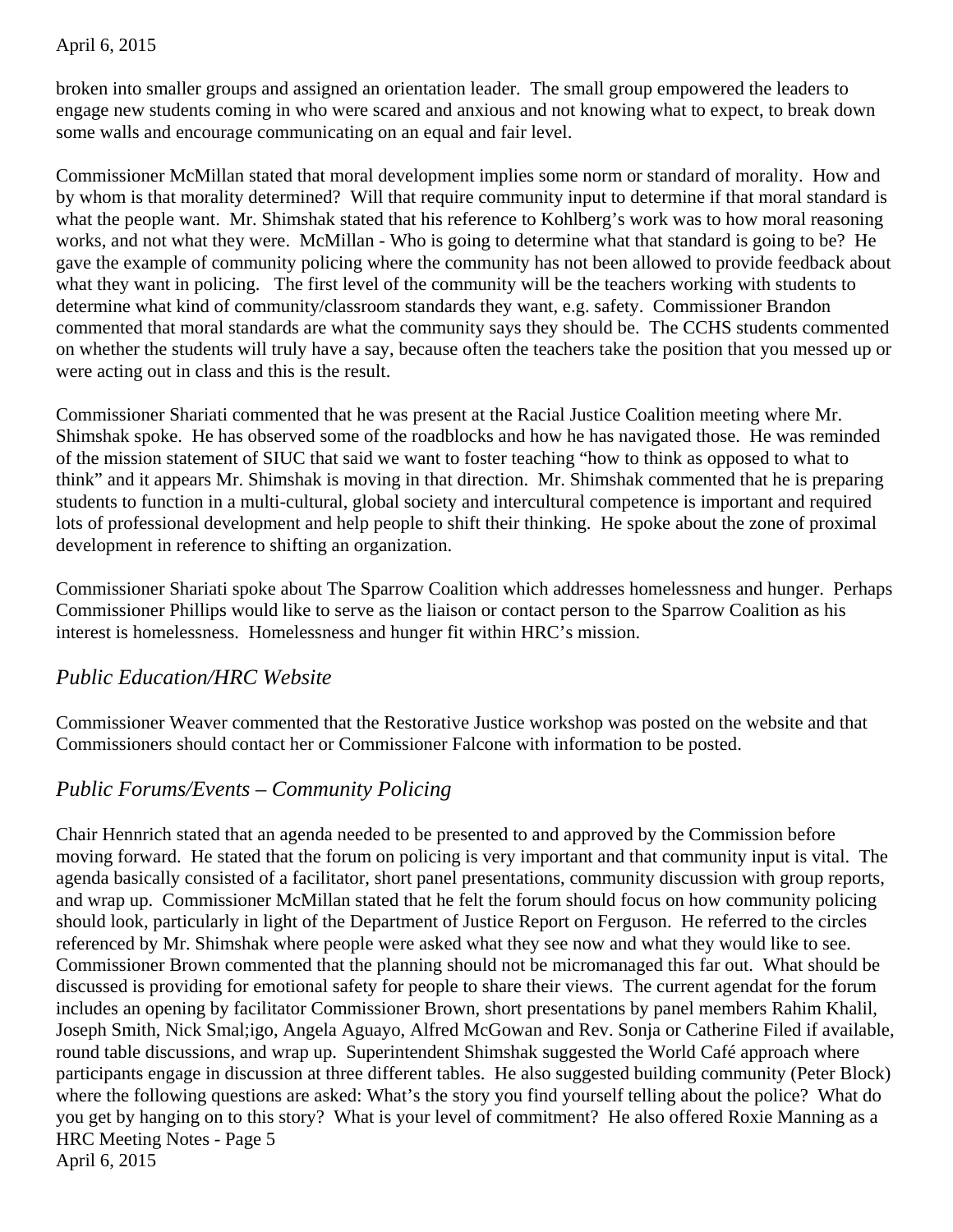facilitator who will be in town May 3, 4, and 5. Motion was made by Commissioner Brandon and seconded by Commissioner McMillan to approve May 12, 2015, 6:00-8:00 p.m. at the Civic Center as the forum date. The motion carried.

# *HRC Annual Retreat*

Commissioner McMillan stated that the date for the Retreat is July 20, 2015, 5:00-8:00 p.m. at the Civic Center. Subjects to be covered include, but will not be limited to, results of the forum on community policing, and subpoena power. The Mayor and Council members will be extended an invitation. Last year, Mayor Monty and Councilwoman Bradshaw attended.

Chair Hennrich distributed a template to be used for subcommittee meetings, including an agenda. He indicated that he had spoken with the City Attorney to make sure the HRC remains in compliance with the Open Meetings Act.

### *Subpoena Power*

To be further discussed at the Retreat.

# **PUBLIC COMMENTS**

Mr. Reed commented on information he received from FOIAs request regarding Chancellor Scholarships. He commented that no scholarships were awarded for 2015. Coordinator Heyer commented on the lack of minority representation on the CCHS high school yearbook staff.

# **PROCESS ASSESSMENTS**

# *Neighborhood Action Group*

Coordinator Heyer reported that the group met on April 1, 2015. MAPP Your Neighborhood has not been able to progress as planned with the hospital. The group is considering doing something as a follow-up to the Neighborhood Alliance Meeting.

# *Non-Violent Carbondale Project Report*

The 11 Days of Peace events and activities were conducted and completed.

# *Racial Justice Coalition*

No report.

# *Law Enforcement Report*

Interim Chief Grubbs asked HRC to place a high emphasis on solutions that can be employed to move policing forward. He stated that he would like to hear some suggestions from the community, and a lot of societal issues need to be explored as well. He would like help on how the community and the police can work together to address and improve the Carbondale community. Chair Hennrich commented on the challenge of securing stats HRC Meeting Notes - Page 6 April 6, 2015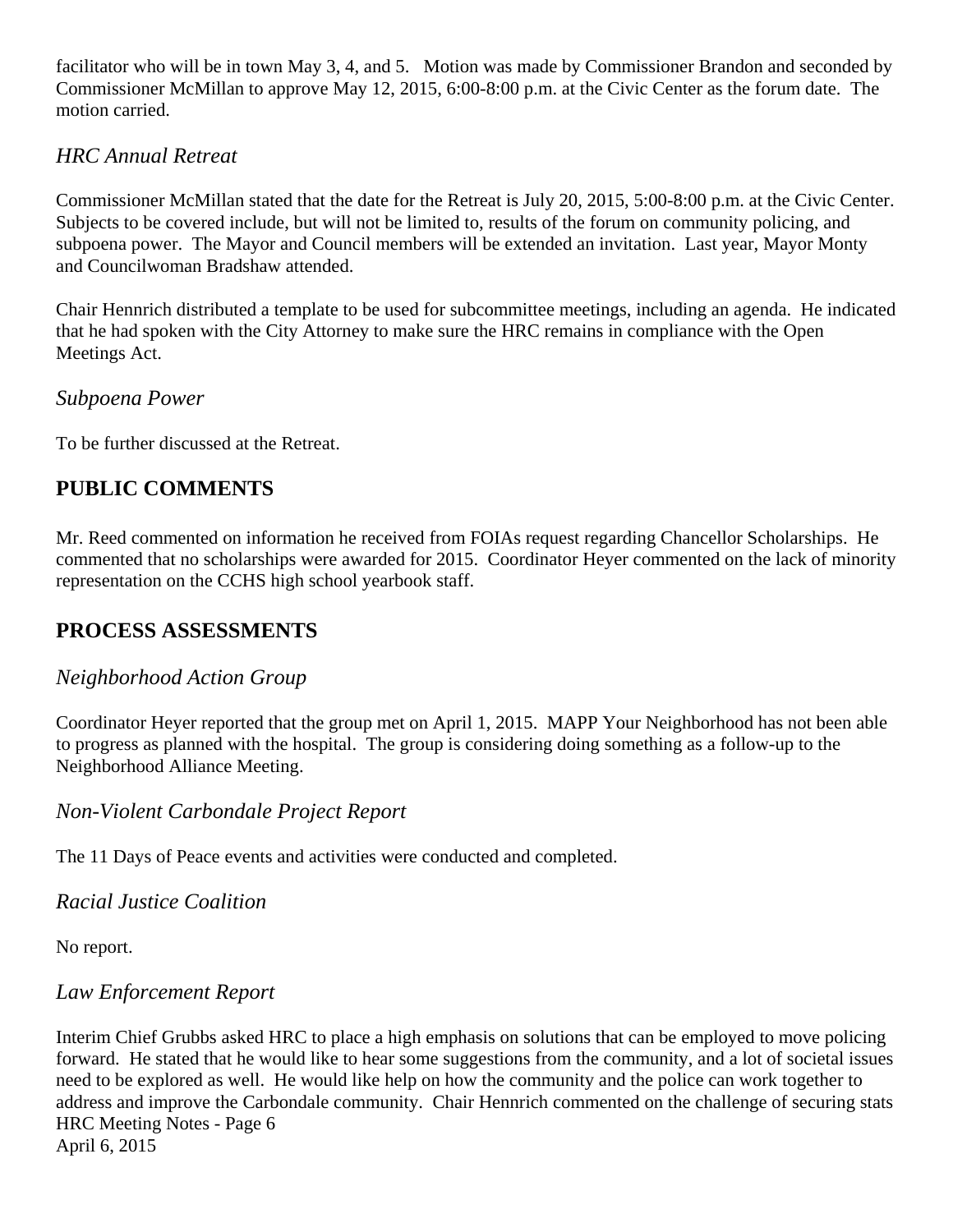from the Police Department, and the hard work done by police officers under Interim Chief Grubbs to respond to the Mayor and HRC requests. It is important for the HRC to have a better understanding of the crimes reported so the City Council can be advised of trends and complaints. Commissioner McMillan recommended that Commissioners read the recommendations contained in the Department of Justice Report on the City of Ferguson. Commissioner McMillan also commented that he reviewed the source provided by Melvin "Pepper Holder" on the City of Cincinnati and its Police Department, and it contained interesting information.

*Items for City Council* 

None

# **ADJOURNMENT**

Next meeting – May 4, 2015. Motion was made by Commissioner Brown and seconded by Commissioner McMillan to adjourn. There being no further business, the meeting was adjourned.

Recorded by Deborah McCoy \_\_\_\_\_\_\_\_\_\_\_\_\_\_\_\_\_\_\_\_\_\_\_\_\_\_\_\_\_\_\_\_\_\_\_\_\_\_\_\_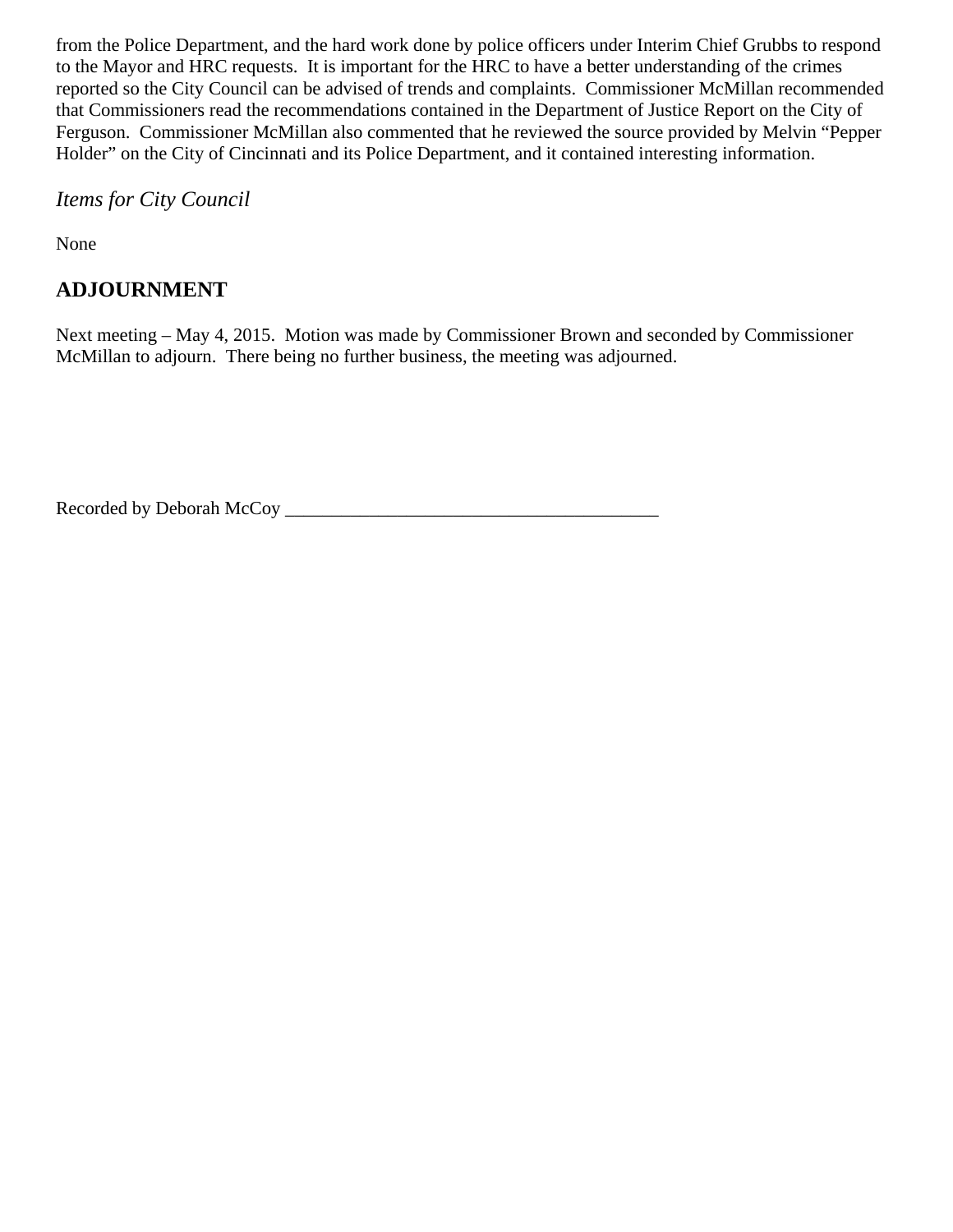

**MINUTES**

### **Carbondale Planning Commission Wednesday, April 01, 2015 Room 108, 6:00 p.m. City Hall/Civic Center**

Mr. Anz called the meeting to order at 6:00 p.m.

**Members Present:** Grant, Loos, Anz, Field, Schachel, Kang and Lilly

**Members Absent:** Barke, Love and Bradshaw (ex-officio)

**Staff Present:** Wallace, Taylor

#### **1. Approval of Minutes:**

Mr. Grant moved, seconded by Ms. Lilly, to approve the minutes for March 11, 2015.

\_\_\_\_\_\_\_\_\_\_\_\_\_\_\_\_\_\_\_\_\_\_\_\_\_\_\_\_\_\_\_\_\_\_\_\_\_\_\_\_\_\_\_\_\_\_\_\_\_\_\_\_\_\_\_\_\_\_\_\_\_\_\_\_\_\_\_\_\_\_\_\_\_\_\_\_\_\_

The motion to approve the minutes passed with a unanimous voice vote.

#### **2. Report of Officers, Committees, Communications**

None to Report

#### **3. Public Hearings**

**PC 15-10** – The City of Carbondale has requested a text amendment relative to the use of micro-breweries, micro-distilleries, and wineries in the LI, Light Industrial, and GI, General Industrial, zoning districts.

Mr. Anz declared Public Hearing PC 15-10 open and asked Mr. Wallace to read the legal notice.

Mr. Wallace read the legal notice.

Mr. Anz asked Mr. Taylor to present the staff report.

Mr. Taylor, Planner for the City of Carbondale, was sworn in and read part A of the staff report.

Mr. Anz asked if there were any questions from Commission to Staff.

Mr. Grant asked for clarification about micro-breweries being permitted by right in secondary business district but also through a special use.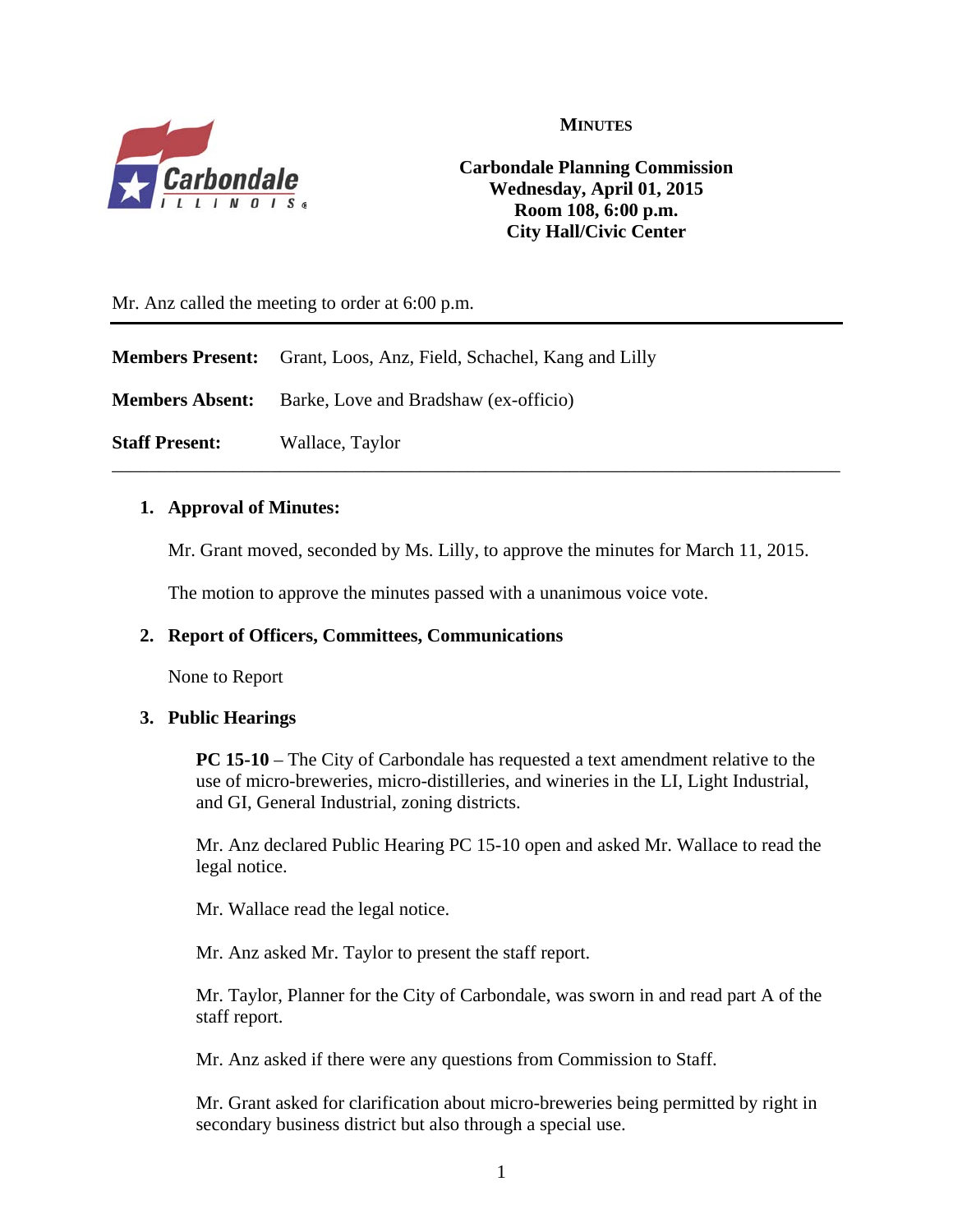Mr. Taylor answered that micro breweries are permitted by right in Secondary Business district but only by special use in the Neighborhood Business district.

Mr. Anz asked if there were any more questions from Commission to staff.

There were none.

Mr. Anz asked if anyone would like to speak in favor of the application.

No one spoke in favor.

Mr. Anz asked if anyone would like to speak in opposition of the application.

No one spoke in opposition.

Mr. Anz asked Mr. Taylor to complete the staff report.

Mr. Taylor read parts B and C of the staff report, with a recommendation to approve PC 15-10.

Mr. Anz asked if there were any questions for staff.

There were none.

Mr. Anz asked if there were any questions from anyone to anyone.

There were none.

Mr. Anz declared the Public Hearing closed at 6:12 p.m.

Mr. Kang moved, seconded by Mr. Grant, that the Commission accept as findings of fact Part A of the staff report for PC 15-10, no one spoke in favor or opposition.

The motion passed on a unanimous voice vote.

Mr. Kang moved, seconded by Mr. Loos, that the Planning Commission recommend to City Council, they approve PC 15-10.

Roll Call Vote: Yes – 7 (Grant, Loos, Anz, Field, Schachel, Kang, Lilly)  $No - 0$ 

Mr. Wallace announced that PC 15-10 will go to Council on April 14, 2015.

#### **4. Old Business**

None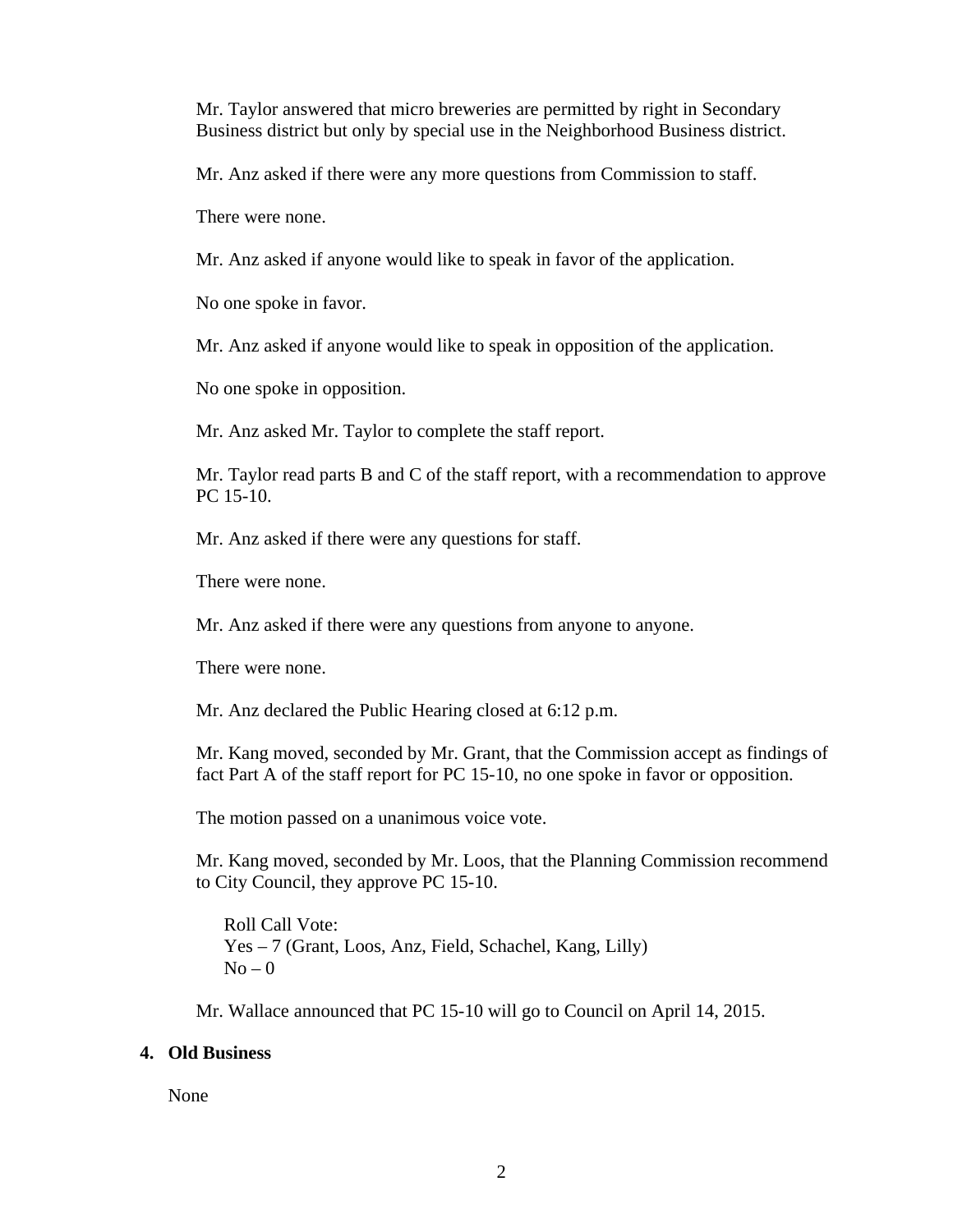#### **5. New Business**

**A.** City Council Agenda of March 24, 2015.

Mr. Wallace reviewed the City Council meeting, related to Planning.

#### **6. Citizen Comments or Questions**

Mr. Kang suggested that item 6, Citizen Comments or Questions, of the agenda be moved to item 3, so that citizens who want to address the Committee may do so, and leave if they wish, rather than waiting through the whole meeting.

#### **7. Adjournment**

Mr. Anz adjourned the meeting at 6:15 p.m.